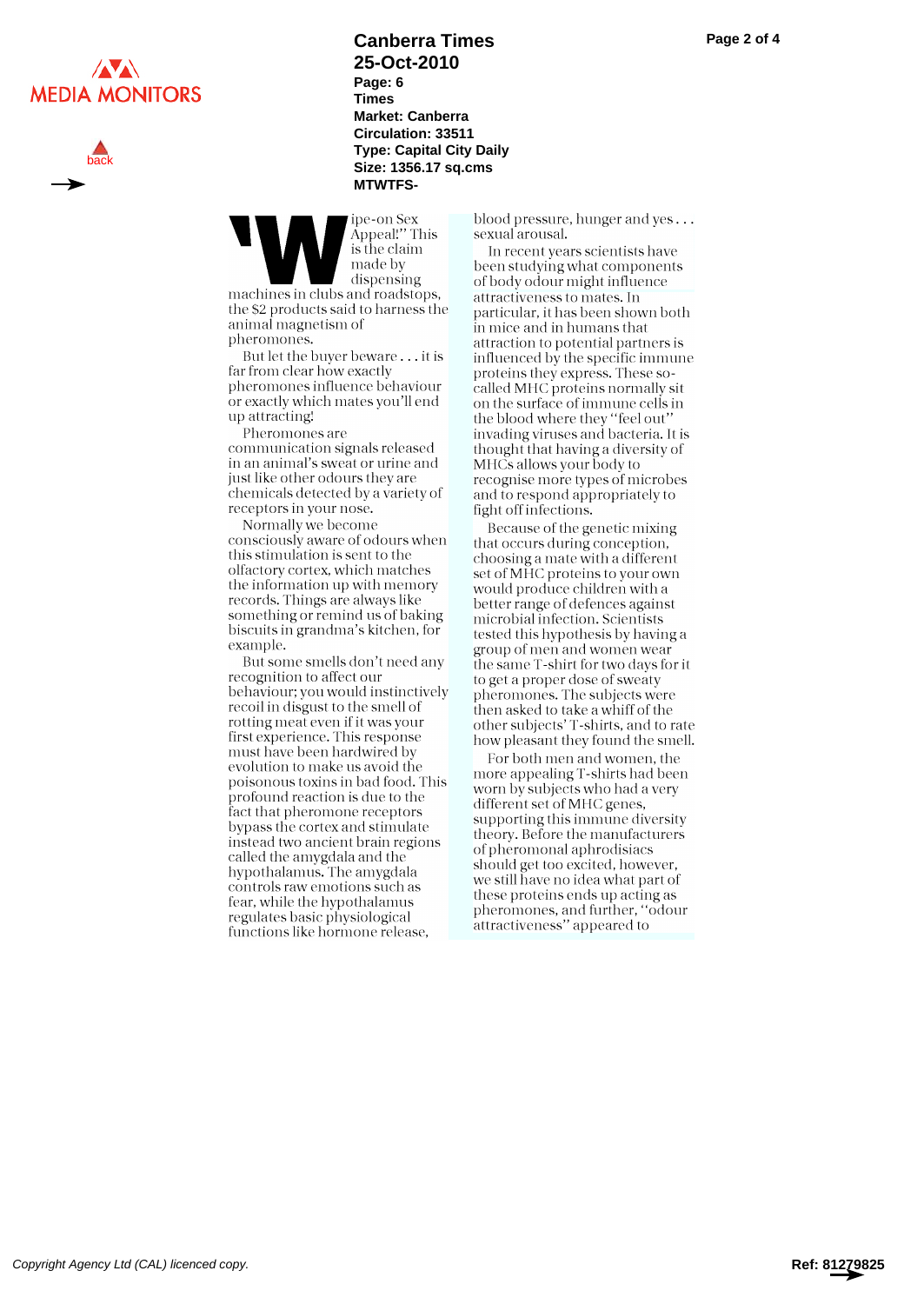



depend in large part on factors other than the MHC profile. o

Interestingly, women taking anti-contraceptive pills were found to make the opposite preference choices to what would be expected; suggesting that such artificially-induced dosages of hormones could lead to inappropriate mates. . . at least as far as boosting your child's immune system is concerned.

An even more extreme example of the pheromone effect has been observed in lab mice; a pregnant female that is moved into a cage with a male other than the one she'd. . . been intimate with, will often terminate her pregnancy. This is probably nature's way of  $\begin{array}{|c|c|}\n\hline\n\end{array}$ ensuring that she ends up reproducing with the most dominant partner and producing the toughest offspring.

Just as we possess this subconscious sense of smell, we also have a sort of third eye that affects our physiology over the cycle of day and night. When mice (and people) are kept in continuous daylight or continuous darkness for days on end, not only are their sleeping patterns disrupted but there are also<br>changes to general alertness, hunger patterns, hormone secretion and to body temperature regulation. These functions are regulated by the hypothalamus, which lies downstream of a newly discovered system for light detection.

The sensory cells involved in regular vision are found in the retina and this two-dimensional arrangement is reproduced in the visual cortex, which reconstructs an image from the precise activity patterns.

Mice that have the genes for these receptors mutated are functionally blind, but curiously they are still able to adapt to the day-night cycle normally.

This is dependent on particular sensory cells in the eye that have

## **Canberra Times 25-Oct-2010 Page: 6 Times Market: Canberra Circulation: 33511 Type: Capital City Daily**

**Size: 1356.17 sq.cms**

**MTWTFS-**



only recently been identified, despite the fact that the retina has been carefully studied for over a century.

These irradiance detectors in the eye build up a response to light over long periods and feed this information to an area called the suprachiasmatic nucleus.

While cells in this brain region have an internal genetic bodyclock, on its own accord this tends towards a 23-hour cycle. Yes, even the cells in your body like to skip work.

The subconscious input from irradiance detectors makes sure that this clock is set to the right time as far as day and night patterns are concerned.

While this allows physiological functions to be appropriately tuned, your moods and behaviour are also under the influence of sights and smells you are not even aware of.

In recent years scientists have been studying what components of body odour might influence attractiveness to mates.